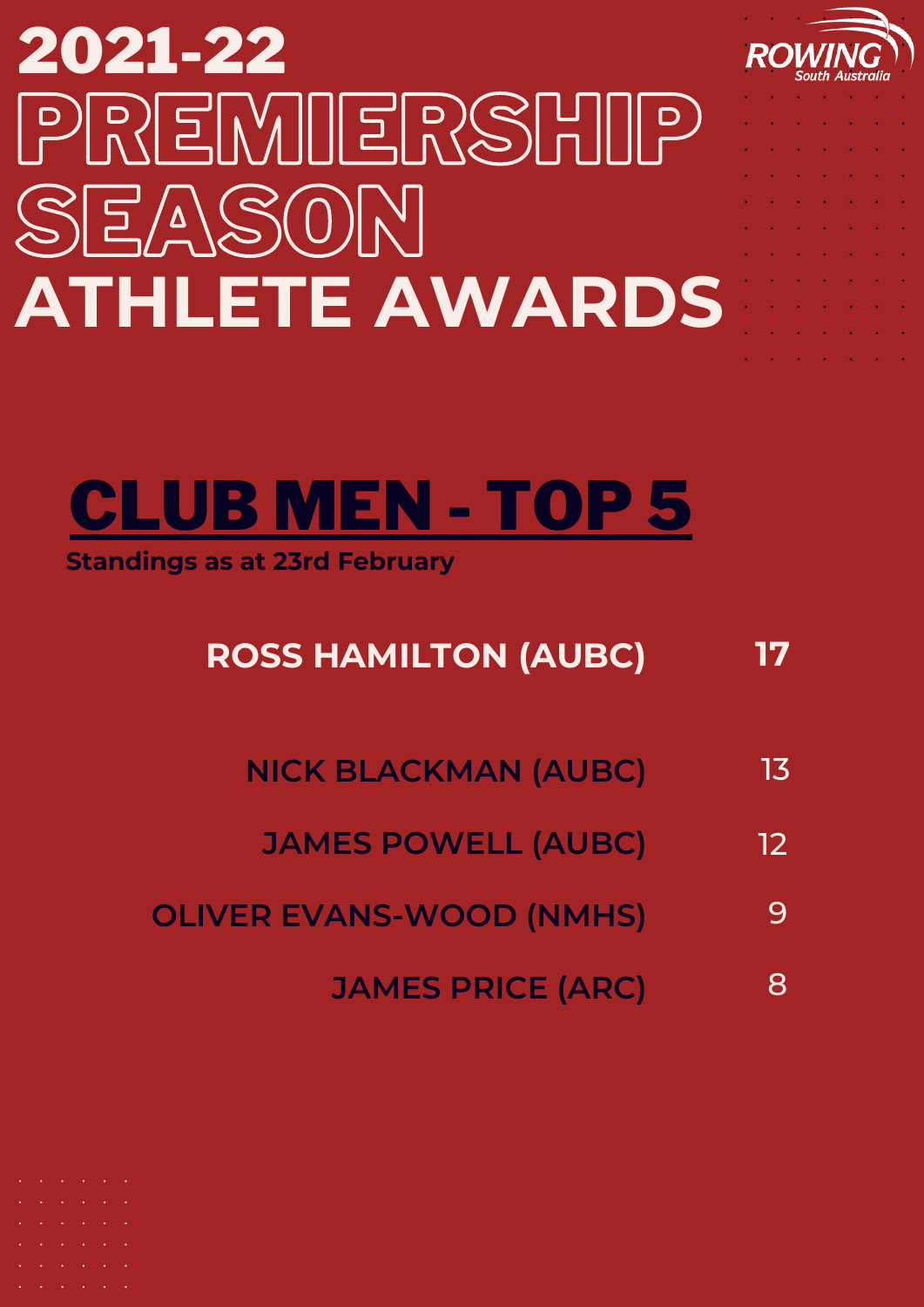### CLUB WOMEN - TOP 5

**Standings as at 23rd February**

| <b>SOPHIE TICKNER (AUBC)/ISOBEL</b><br><b>WATSON (AUBC)</b>                                                                                                                                                                                     |
|-------------------------------------------------------------------------------------------------------------------------------------------------------------------------------------------------------------------------------------------------|
| <b>JO MALCOLM (AUBC)</b>                                                                                                                                                                                                                        |
| <b>AMELIA DUVAL (MBRC)/CARYS JONES</b><br>(AUBC)/BIANCA KOLLBERG (LC/TRC)                                                                                                                                                                       |
| <b>SOPHIE RADFORD (AUBC)</b>                                                                                                                                                                                                                    |
| <b>HALLIE ANDERSON (LC)/ELIZA HOGG</b><br>(LC)/MADISON JOHANSON (LC)/ JOYCE<br><b>JOLLANDS (ARC)/HANNAH KELLEY</b><br><b>(TRC)/EMILY LAING (LC)/ ERYN MUNGUR</b><br>(LC)/ AMY SYNAUSUS (TRC)/ ALACOQUE<br><b>TUNNY (AUBC)/ ERICA WEBB (ARC)</b> |
|                                                                                                                                                                                                                                                 |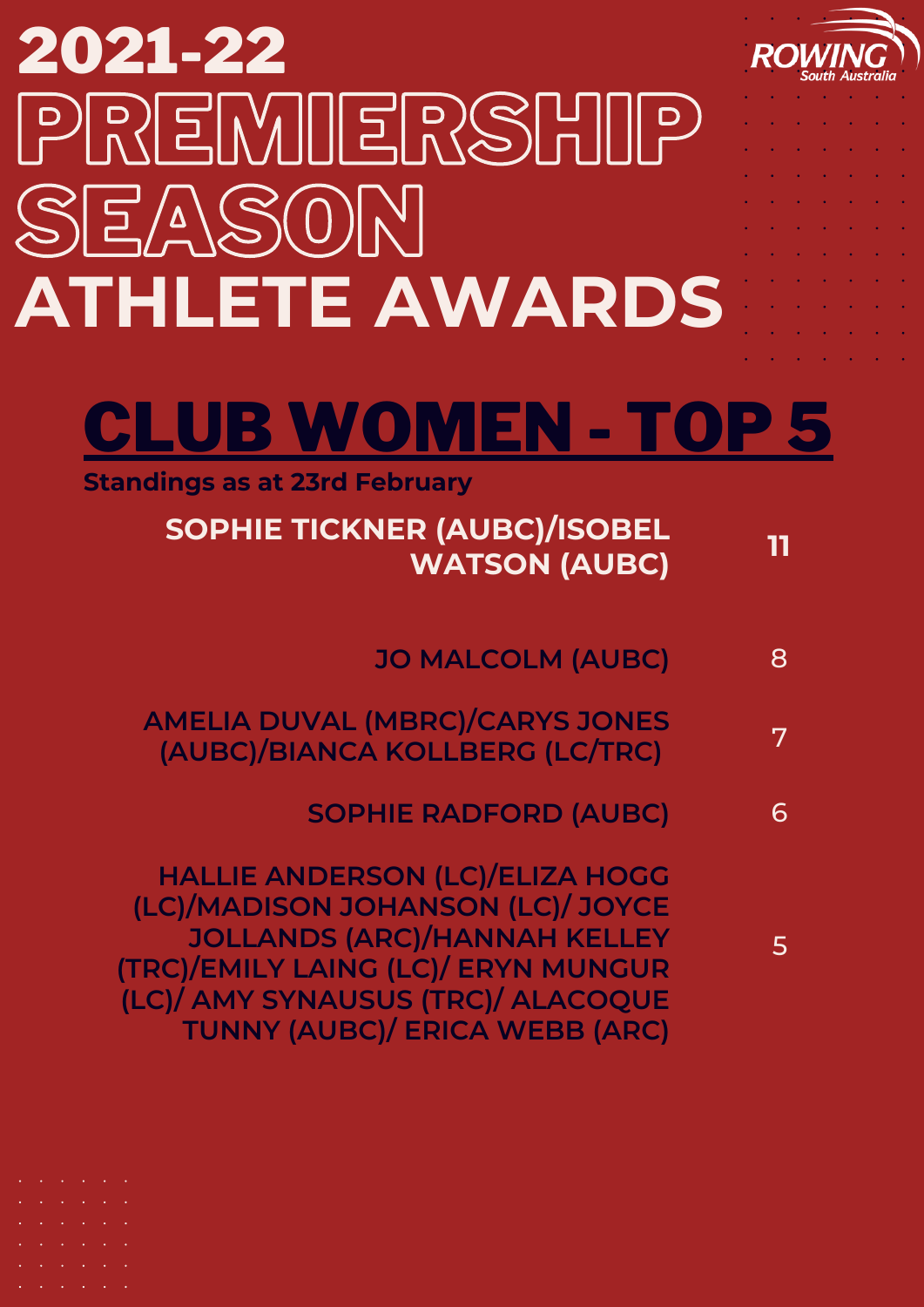### 2021-22 South Australia PREMIERSHIP SEASON **ATHLETE AWARDS**



**Standings as at 23rd February**

- **19 RICK ARMSTRONG (AUBC)/JOHN BENTLEY (AUBC)**
	- **BILL NATT (AUBC)** 13
		- **ROB ELLIS (TRC)** 10
	- **DICK HALL (AUBC)/MIKE PAGE (AUBC)/KEVIN TANKARD (TRC)** 9
	- **PETER SMITH (RRC)/ WARWICK BOWEN (AUBC)** 8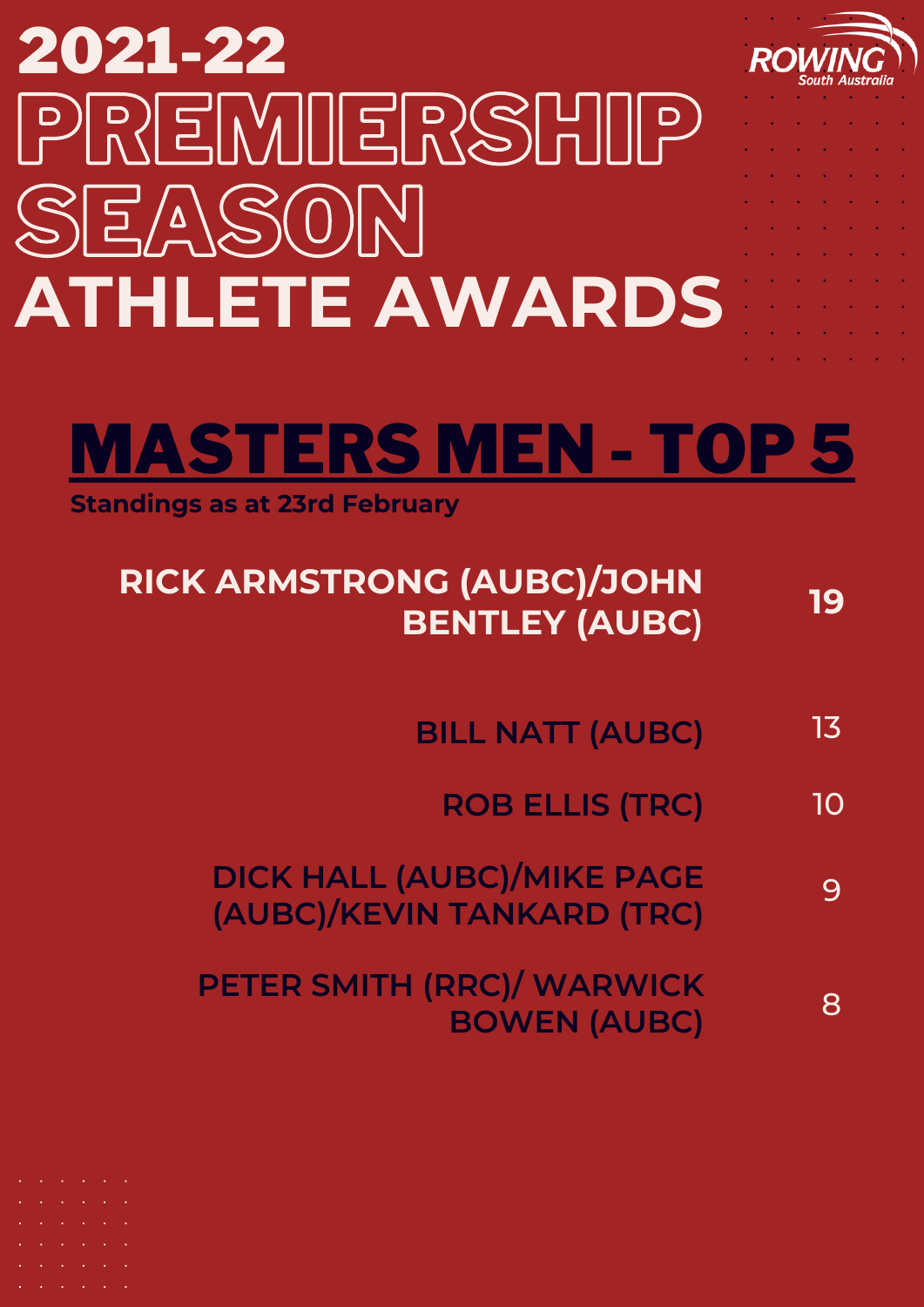### MASTERS WOMEN - TOP 5

**Standings as at 23rd February**

#### **SYMONNE ELLIS (TRC) 22**

- **ANGIE FRANCOU (TRC)** 15
	- **SUSI ROSS (TRC)** 12
	- **GINA BELL (TRC)** 11
- **TORY TOOGOOD (TRC)** 9

- - -
- 
-